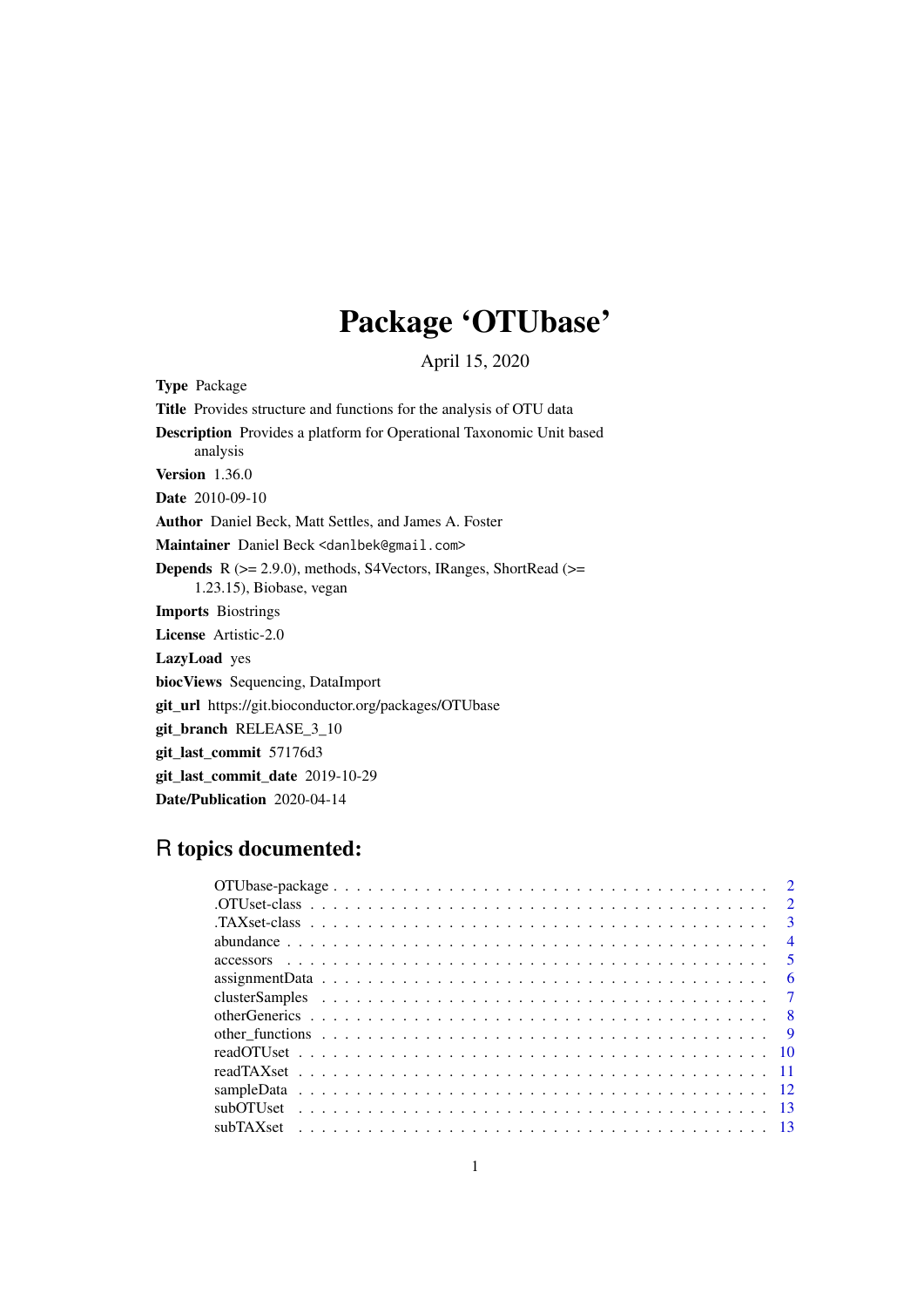#### <span id="page-1-0"></span>**Index** [15](#page-14-0)

OTUbase-package *The OTUbase package: A tool for organizing and manipulating Operational Taxonomic Unit data*

# Description

The OTUbase Base class for OTU data

#### Details

| Package:  | <b>OTUbase</b> |
|-----------|----------------|
| Type:     | Package        |
| Version:  | 0.1.0          |
| Date:     | 2010-04-05     |
| License:  | Artistic-2.0   |
| LazyLoad: | yes            |

~~OTUbase includes a number of OTUset type classes which provide structure for OTU based data. These classes allow the user to store information that may be usefull in the analysis of OTUs. Slots are provided for sequence and quality values, OTU classifications, Sample identifications, and metadata associated with samples and OTUs. In addition, basic functions are provided for the analysis and visualization of the data. In addition to OTU type analysis, classification data is also supported with the TAXset classes.~~

#### Author(s)

Daniel Beck - <danlbek@gmail.com>, Matt Settles - <msettles@uidaho.edu>, and James Foster Maintainer: Daniel Beck - <danlbek@gmail.com>

#### References

An\_introduction\_to\_OTUbase.pdf

.OTUset-class *"OTUset" class for OTU data*

#### Description

This class provides a way to store and manipulate operational taxonomic unit data. ".OTUset" is inherited by "OTUsetQ", "OTUsetF", and "OTUsetB". The user will want to use "OTUsetQ" when quality data is available, "OTUsetF" when sequence data (without quality data) is available, and "OTUsetB" when only OTU and sample data are available.

#### Slots

OTUsetB includes Slots id, sampleID, otuID, sampleData, assignmentData.

OTUsetF includes Slots id sampleID, otuID, sampleData, assignmentData, sread.

OTUsetQ includes Slots id sampleID, otuID, sampleData, assignmentData, sread, quality.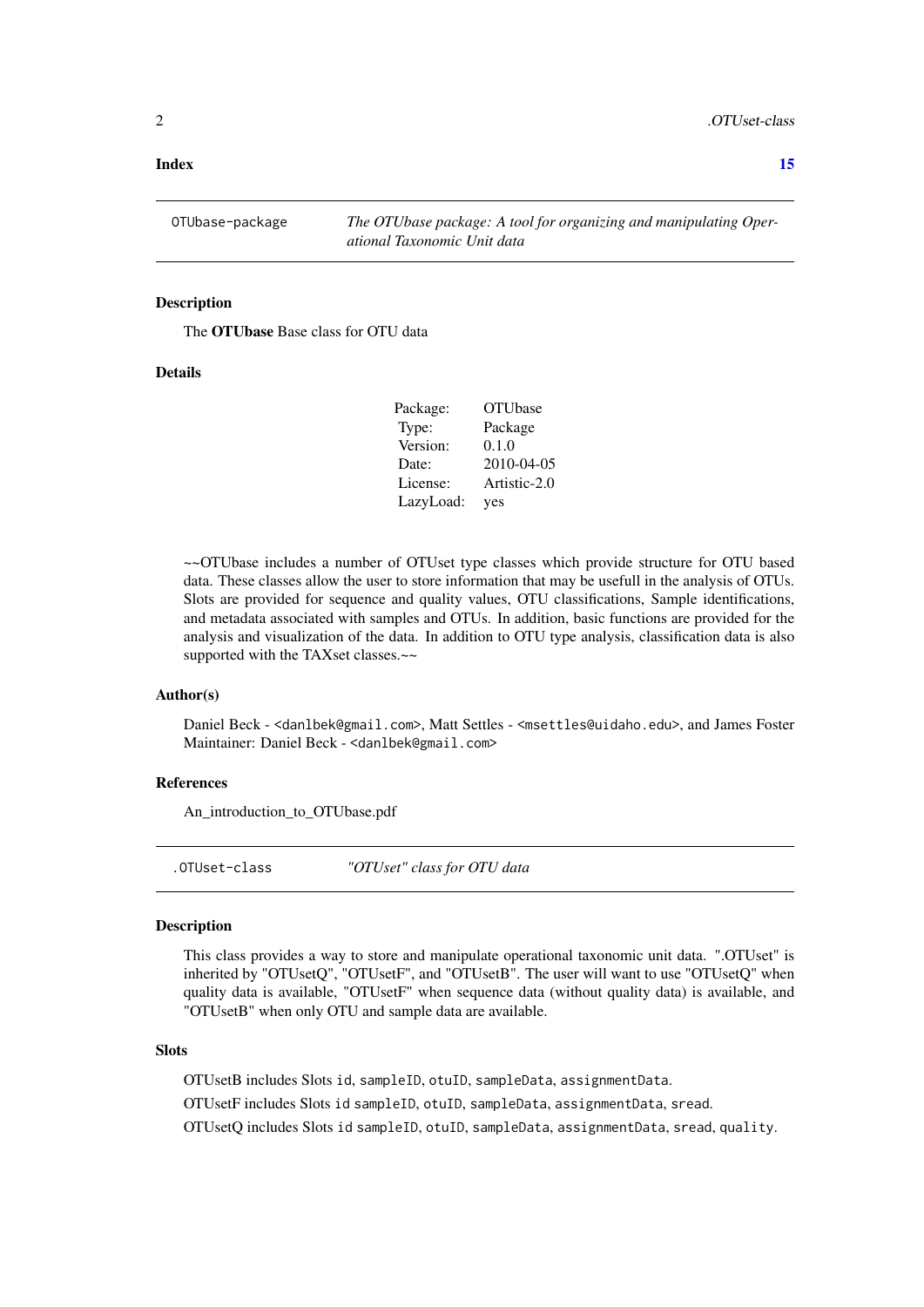#### <span id="page-2-0"></span>.TAXset-class 3

#### Methods

Methods include:

id provides access to the id slot of object

sampleID provides access to the sampleID slot of object

otuID provides access the otuID slot of object

sampleData provides accesss the sampleData slot of object

assignmentData provides access the assignmentData slot of object

sread provides access to the sread slot of object

quality provides access to the quality slot of object

seqnames returns the first word of the id line. Intended to extract the sequence name from other sequence information.

nsamples returns the number of samples in an OTUset object

notus returns the number of OTUs in an OTUset object

show signature(object=".0TUset"): provides a brief summary of the object, including its class, number of sequences, number of samples, and number of OTUs.

# Examples

```
showClass(".OTUset")
showMethods(class=".OTUset")
showClass("OTUsetQ")
```
.TAXset-class *"TAXset" class for TAX data*

#### Description

This class provides a way to store and manipulate read-classification data. ".TAXset" is inherited by "TAXsetQ", "TAXsetF", and "TAXsetB". The user will want to use "TAXsetQ" when quality data is available, "TAXsetF" when sequence data (without quality data) is available, and "TAXsetB" when only classification and sample data are available.

#### **Slots**

TAXsetB includes Slots id, sampleID, tax, sampleData, assignmentData.

TAXsetF includes Slots id sampleID, tax, sampleData, assignmentData, sread.

TAXsetQ includes Slots id sampleID, tax, sampleData, assignmentData, sread, quality.

#### **Methods**

Methods include:

id provides access to the id slot of object

sampleID provides access to the sampleID slot of object

tax provides access the tax slot of object

sampleData provides accesss the sampleData slot of object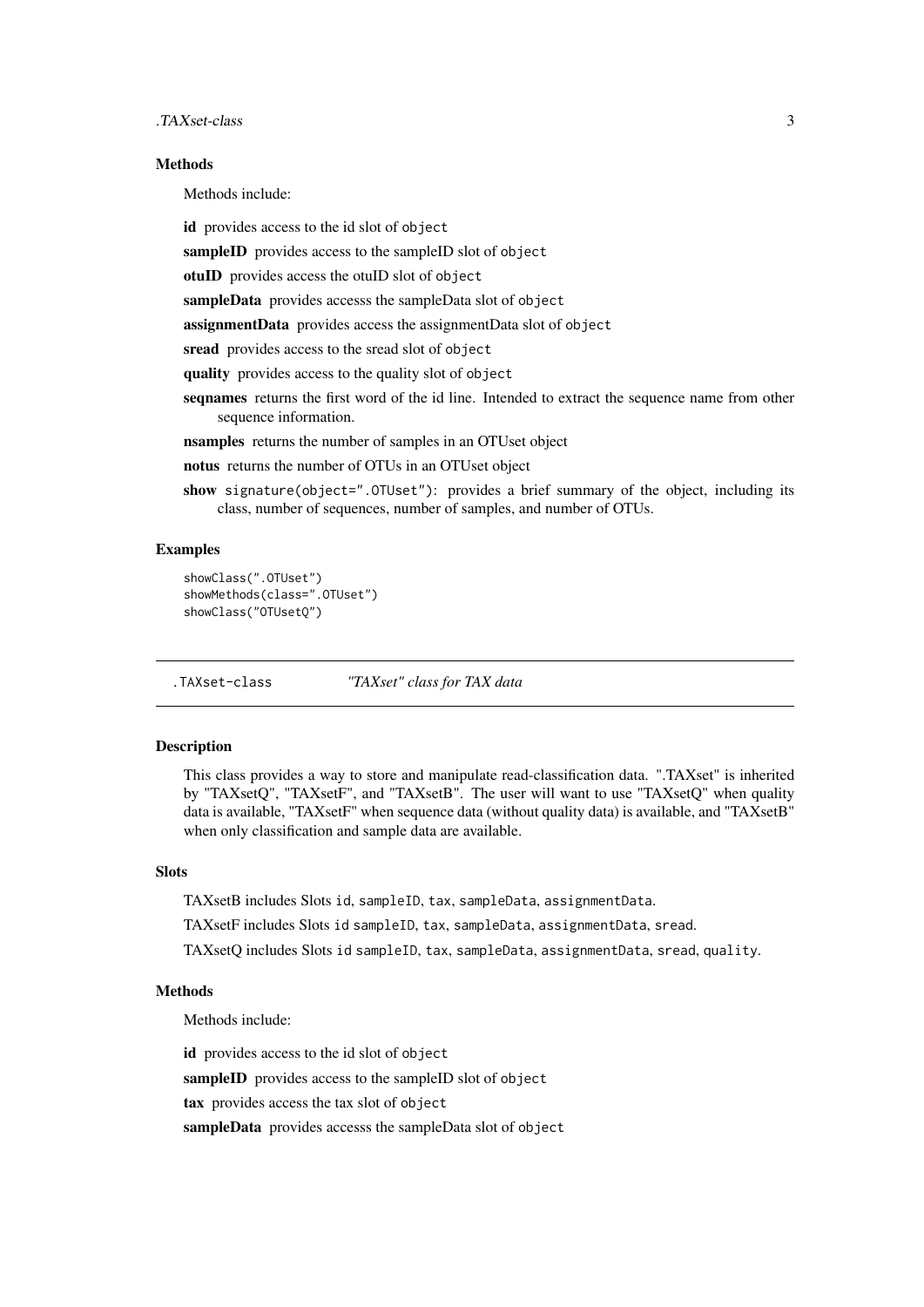<span id="page-3-0"></span>assignmentData provides access the assignmentData slot of object

sread provides access to the sread slot of object

quality provides access to the quality slot of object

seqnames returns the first word of the id line. Intended to extract the sequence name from other sequence information.

nsamples returns the number of samples in an TAXset object

show signature(object=".TAXset"): provides a brief summary of the object, including its class, number of sequences, and number of samples.

#### Examples

```
showClass(".TAXset")
showMethods(class=".TAXset")
showClass("TAXsetQ")
```
<span id="page-3-1"></span>abundance *abundance*

#### Description

abundance generates an abundance table. This table can be either weighted or unweighted.

#### Usage

```
abundance(object, ...)
```
#### Arguments

| object   | An OTUset or a TAXset object                                                                 |  |  |  |  |  |
|----------|----------------------------------------------------------------------------------------------|--|--|--|--|--|
| $\cdots$ | Additional arguments. These will depend on if the object is an OTUset or a<br>TAXset object. |  |  |  |  |  |

# Details

These are other arguments passed to abundance

- taxCol If generating the abundance from a TAXset object, taxCol selects the column of the tax dataframe from which to calculate the abundance.
- assignmentCol If generating the abundance from an OTUset object assignmentCol will select a column of the assignmentData dataframe to use when calculating abundance. This will override the default of creating an abundance table of the OTUs and instead create an abundance table of a column in the assignmentData dataframe.
- sampleCol sampleCol generates the abundance table using a column in the sampleData data fram instead of the default of using the sampleID.
- collab An optional parameter that selets a column of the sampleData dataframe to use when labeling the columns of the abundance table.
- weighted By default this is FALSE. When set to TRUE abundance will return proportional abundances.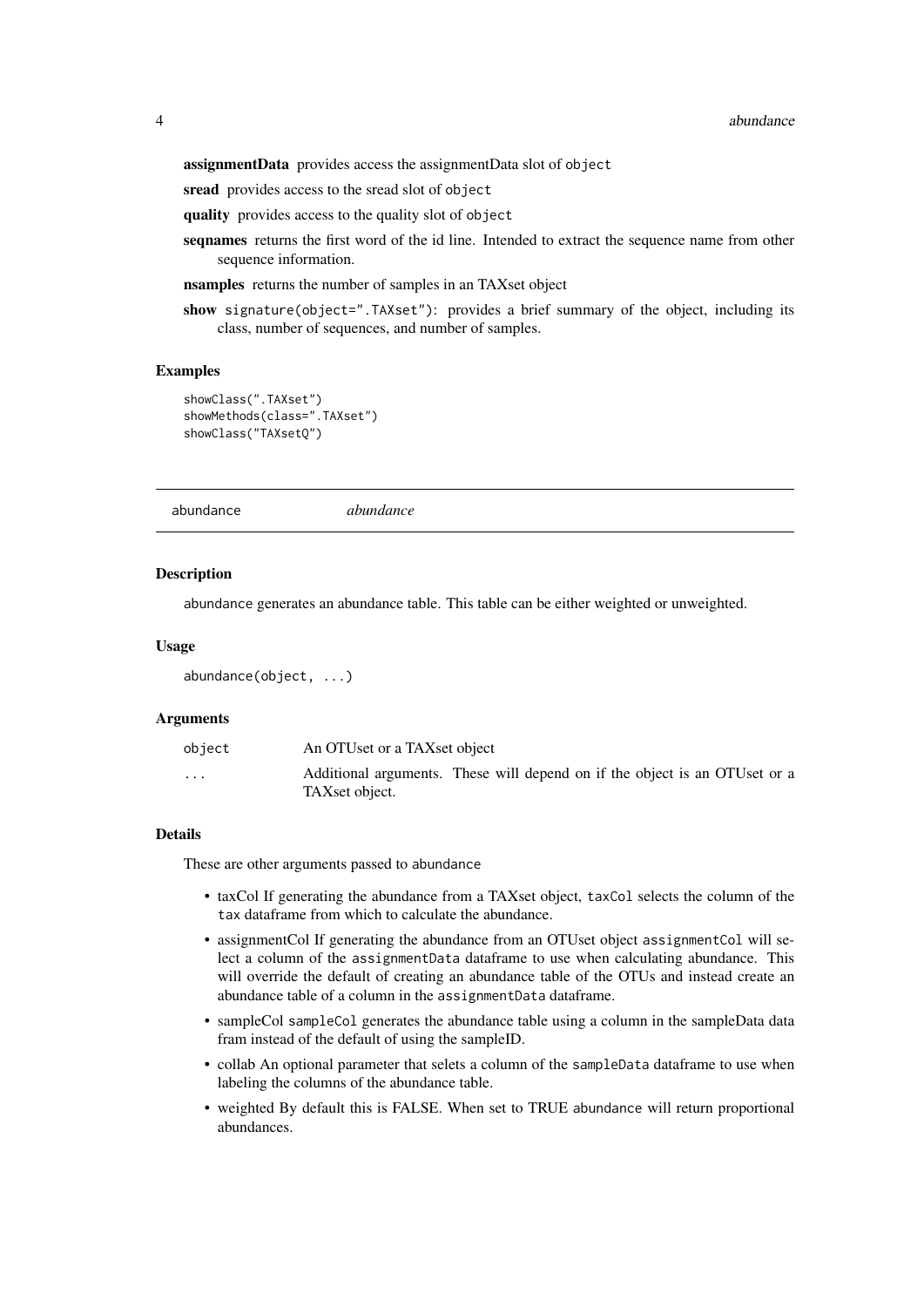#### <span id="page-4-0"></span>accessors 5

# Value

The returned value will be a data.frame.

# Examples

```
## locate directory with data
dirPath <- system.file("extdata/Sogin_2006", package="OTUbase")
## read in data into OTUset object
soginOTU <- readOTUset(dirPath=dirPath, level="0.03", samplefile="sogin.groups", fastafile="sogin.fasta", ot
## calculate abundance
abundance(soginOTU, collab="Site")
```
accessors *Accessor functions for OTUset and TAXset objects*

# Description

These functions provide access to some of the slots of OTUset and TAXset objects. otuID returns the otuID slot of OTUset objects. sampleID returns the sampleID slot of both OTUset and TAXset objects. tax and tax<- return and replace the tax slot of TAXset objects.

# Usage

```
sampleID(object, ...)
otuID(object, ...)
tax(object, ...)
tax(object)<-value
```
#### Arguments

| object   | An OTUset or a TAXset object                              |
|----------|-----------------------------------------------------------|
| value    | The replacement value for tax                             |
| $\cdots$ | Added for completeness. Enables the passing of arguments. |

# Value

sampleID and otuID return a character. tax returns a data.frame.

# See Also

**[ShortRead](#page-0-0)**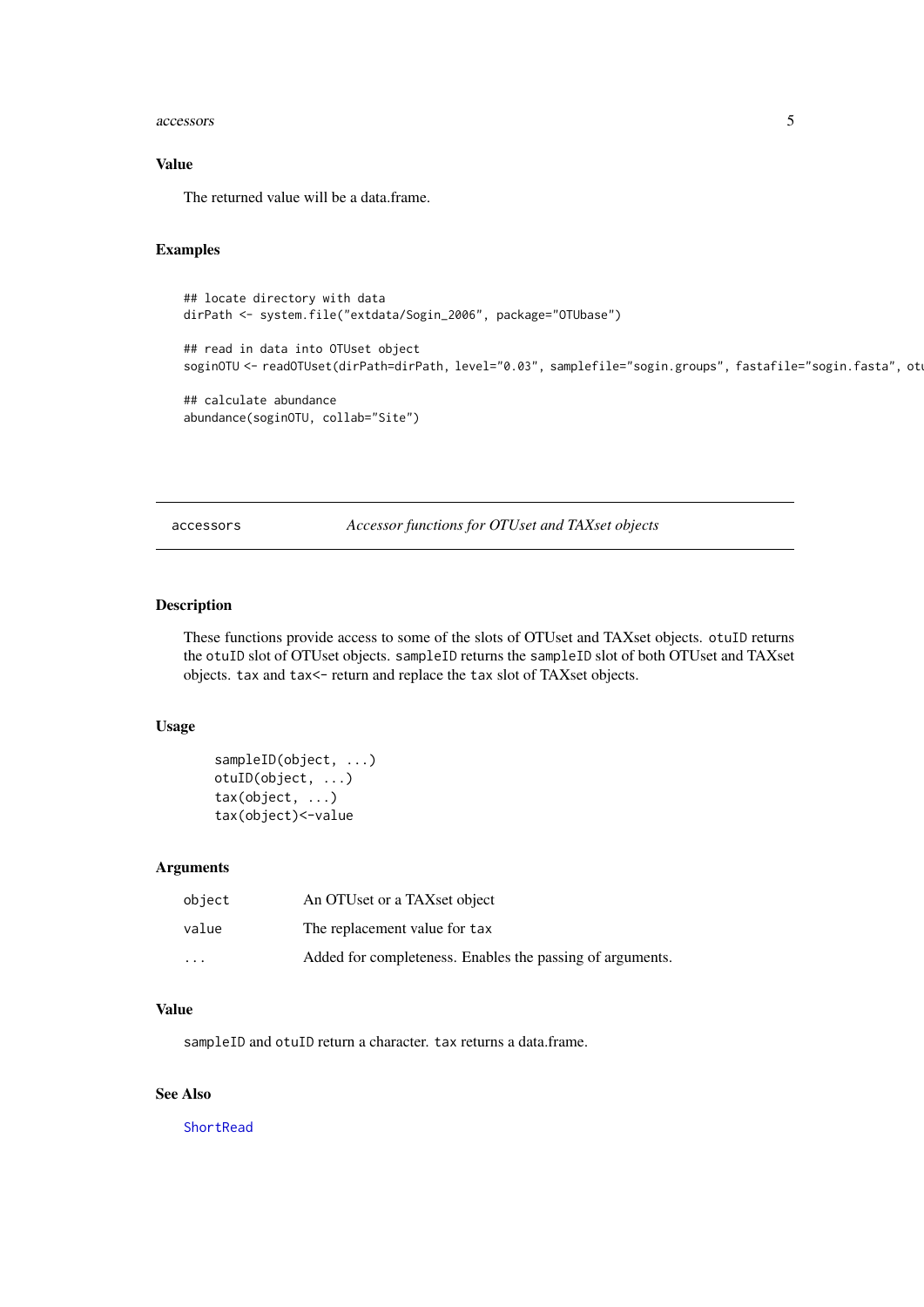#### Examples

```
## locate directory with data
dirPath <- system.file("extdata/Sogin_2006", package="OTUbase")
## read in data into OTUset object
soginOTU <- readOTUset(dirPath=dirPath, level="0.03", samplefile="sogin.groups", fastafile="sogin.fasta", ot
## get the sampleID slot
sampleID(soginOTU)
## get the otuID slot
otuID(soginOTU)
```
assignmentData *assignmentData*

# Description

These accessors access and replace the assignmentData slot of OTUbase objects. assignmentData is an AnnotatedDataFrame. assignmentData and assignmentData<- access and replace this AnnotatedDataFrame. assignmentLabels and assignmentLabels<- access and replace the labels of this AnnotatedDataFrame. aData and aData<- access and replace the dataframe component of the AnnotatedDataFrame.

assignmentNames returns the assignment names present in the assignmentData slot.

#### Usage

```
aData(object,...)
aData(object)<-value
assignmentData(object,...)
assignmentData(object)<-value
assignmentLabels(object,...)
assignmentLabels(object)<-value
assignmentNames(object,...)
```
#### Arguments

| object   | An OTUset or a TAXset object                                   |
|----------|----------------------------------------------------------------|
| value    | The replacement value for assignment Data or assignment Labels |
| $\cdots$ | Added for completeness. Enables the passing of arguments.      |

# Value

aData returns a dataframe. assignmentData returns an AnnotatedDataFrame. assignmentLabels returns a character. assignmentNames returns a character.

<span id="page-5-0"></span>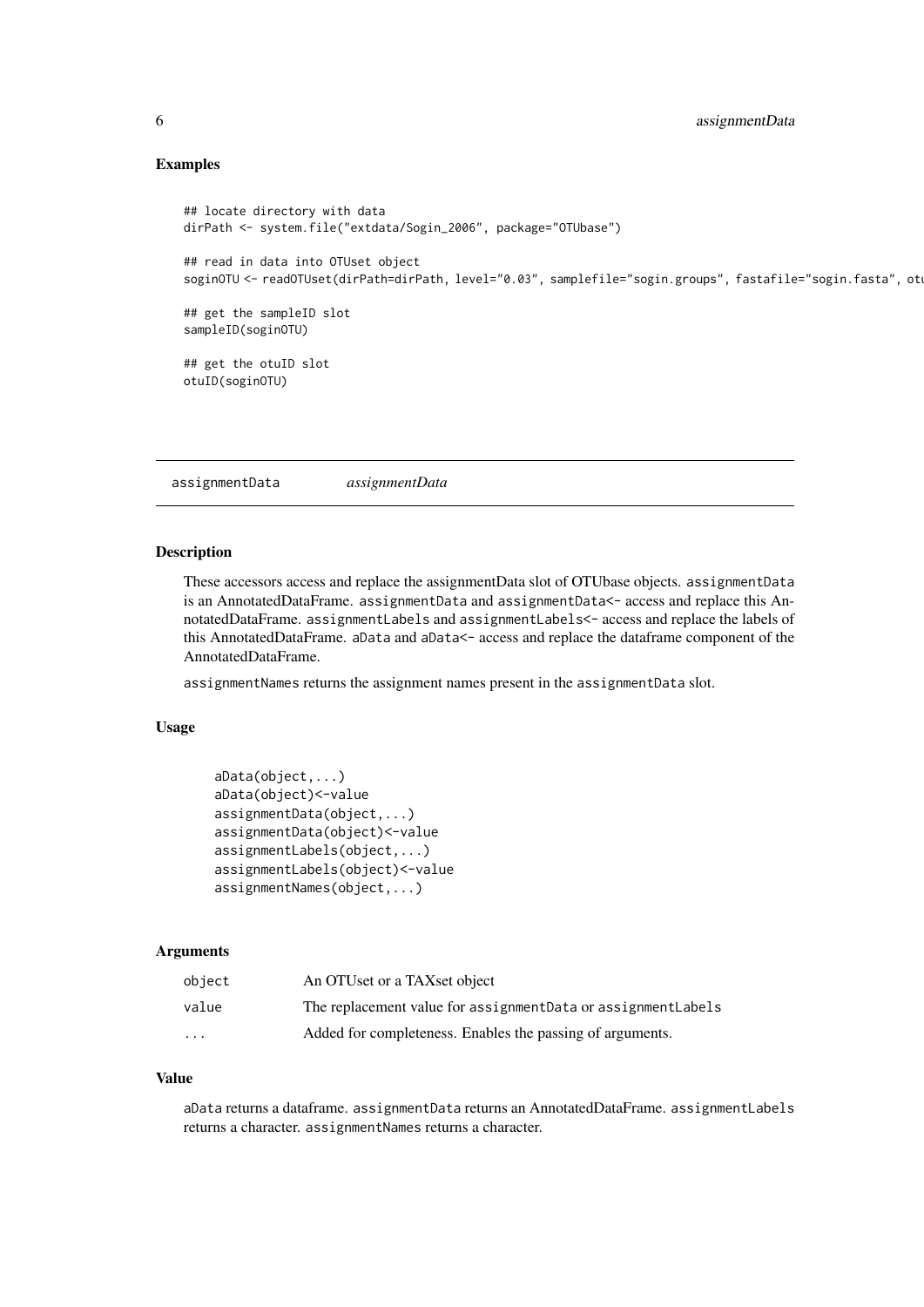#### <span id="page-6-0"></span>clusterSamples 7

#### Examples

```
## locate directory with data
dirPath <- system.file("extdata/Sogin_2006", package="OTUbase")
## read in data into OTUset object
soginOTU <- readOTUset(dirPath=dirPath, level="0.03", samplefile="sogin.groups", fastafile="sogin.fasta", ot
## get the aData dataframe
aData(soginOTU)
## get the assignmentData slot
assignmentData(soginOTU)
```
clusterSamples *clusterSamples*

#### Description

This function is a wrapper for the vegan function vegedist and hclust. It allows the user to cluster samples using a number of different distance measure and clustering methods. Please see the documentation for vegedist and hclust for a more indepth explanation.

#### Usage

```
clusterSamples(object, ...)
```
# Arguments

| object   | An OTUset or a TAXset object                                                                 |  |  |  |  |  |
|----------|----------------------------------------------------------------------------------------------|--|--|--|--|--|
| $\cdots$ | Additional arguments. These will depend on if the object is an OTUset or a<br>TAXset object. |  |  |  |  |  |

#### Details

These are other arguments passed to clusterSamples. For further information on specific arguments, please see [abundance](#page-3-1), [vegdist](#page-0-0), or [hclust](#page-0-0).

- taxCol Column of the tax slot dataframe on which to cluster (unique to TAXset objects). Passed to the abundance function.
- assignmentCol Column of the assignmentData dataframe used to classify sequences for clustering. This overrides the default of using the OTUs to cluster samples. This is passed to the abundance function.
- collab Specifies a column of the sampleData dataframe that will provide the sample lables for the cluster analysis. This is passed to the abundance function.
- distmethod The distance method to be used. This value is passed to the vegedist function. The default is the Bray-Curtis distance.
- clustermethod The clustering method to be used. This value is passed to the hclust function. The default is complete clustering.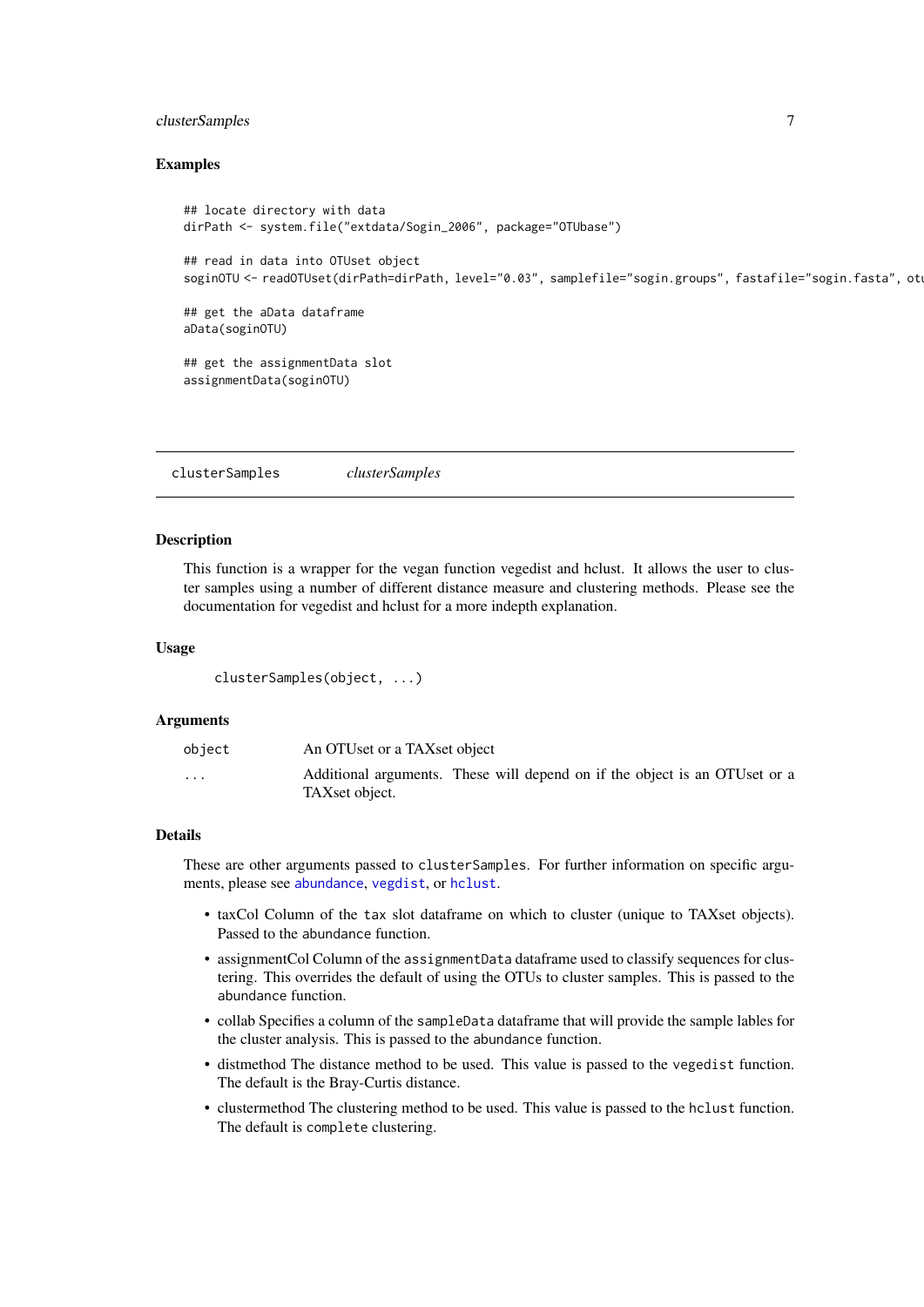# Examples

```
## locate directory with data
dirPath <- system.file("extdata/Sogin_2006", package="OTUbase")
## read in data into OTUset object
soginOTU <- readOTUset(dirPath=dirPath, level="0.03", samplefile="sogin.groups", fastafile="sogin.fasta", ot
## cluster samples
clusterSamples(soginOTU, collab="Site", distmethod="jaccard")
```
otherGenerics *Other Generics*

#### Description

Various functions. notus returns the number of OTUs in an OTUset object. nsamples returns the number of samples in either an OTUset or a TAXset object. seqnames returns the sequence names of the OTUset or TAXset object without the extra information commonly present with the id.

# Usage

```
notus(object, ...)
nsamples(object, ...)
seqnames(object, ...)
```
# Arguments

| object   | An OTUset or a TAXset object.                       |
|----------|-----------------------------------------------------|
| $\cdots$ | Other arguments. These are currently nonfunctional. |

#### Examples

```
dirPath <- system.file("extdata/Sogin_2006", package="OTUbase")
```
## read in data into OTUset object soginOTU <- readOTUset(dirPath=dirPath, level="0.03", samplefile="sogin.groups", fastafile="sogin.fasta", ot

```
## get the number of OTUs
notus(soginOTU)
```
## get the number of samples nsamples(soginOTU)

<span id="page-7-0"></span>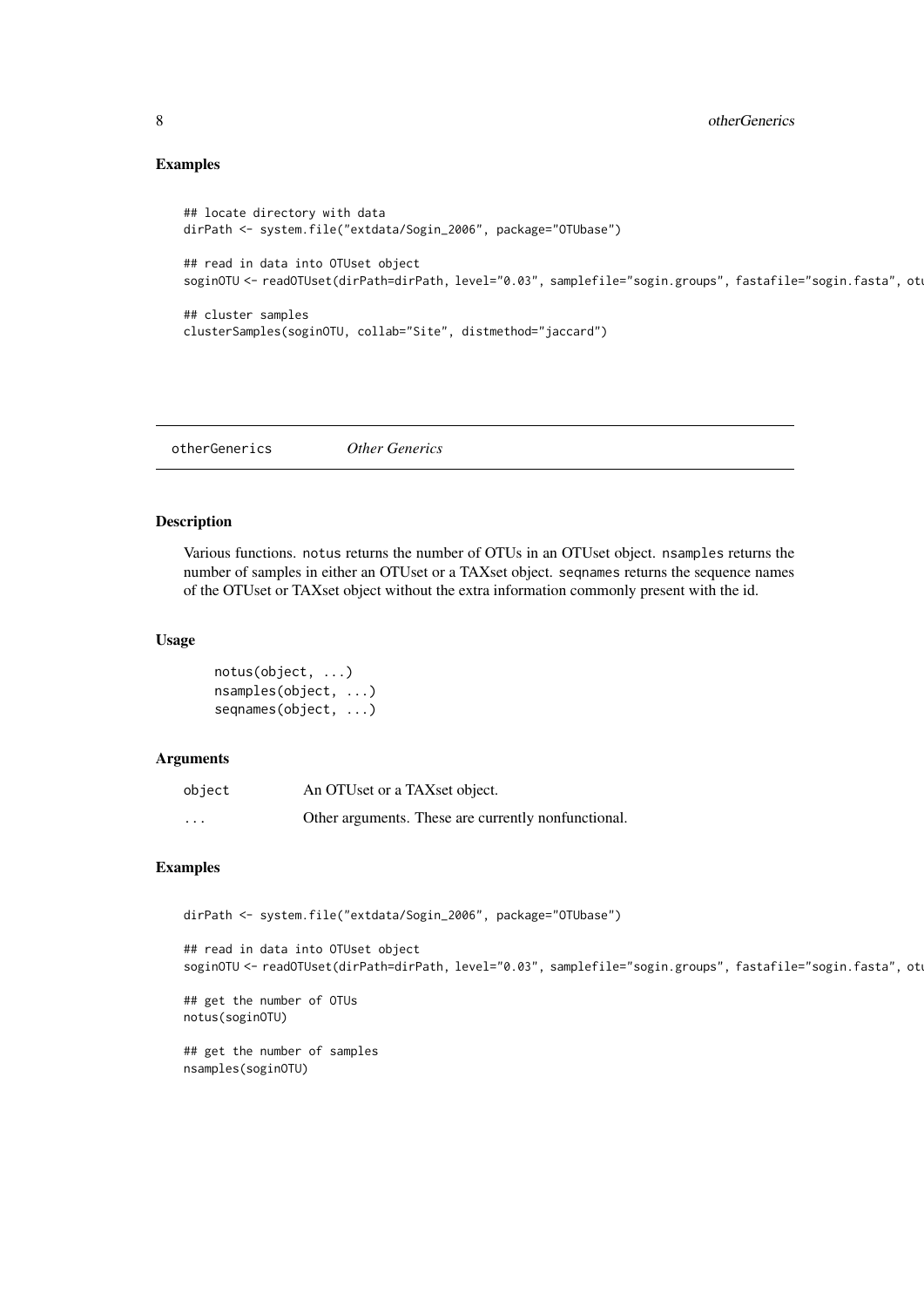<span id="page-8-0"></span>other\_functions *Other functions*

#### Description

These are other functions available. Caution is advised when using them. Some are still in development and others only work on specific objects (OTUset or TAXset).

#### Usage

```
getOTUs(object, colnum, value, exact)
getSamples(object, colnum, value, exact)
o_diversity(object, ...)
o_estimateR(object, ...)
```
#### Arguments

| object     | An OTUset or a TAXset object.                                                          |
|------------|----------------------------------------------------------------------------------------|
| colnum     | The column of the sampleData or assignmentData data frame that contains the<br>value.  |
| value      | The desired value.                                                                     |
| exact      | If exact=T value must match perfectly. If exact=F value will grep instead of<br>match. |
| $\ddots$ . | Other arguments. Often these are passed to abundance                                   |

# Details

- getOTUs Returns OTU names that match given values in the assignmentData dataframe.
- getSamples Returns sample names that match given values in the sampleData dataframe.
- o\_diversity Wrapper for vegan's diversity function.
- o\_estimateR Wrapper for vegan's estimateR function.
- otuseqplot Plots the samples acording to number of OTUs and number of sequences.
- otusize Returns the size of each OTU.
- otuspersample Lists the number of OTUs in each sample.
- rseqplot Plots the samples by estimated richness and number of sequences.
- seqspersample Returns the number of sequences in each sample.
- sharedotus Returns the number of OTUs shared between samples.

# Examples

```
## locate directory with data
dirPath <- system.file("extdata/Sogin_2006", package="OTUbase")
## read in data into OTUset object
soginOTU <- readOTUset(dirPath=dirPath, level="0.03", samplefile="sogin.groups", fastafile="sogin.fasta", ot
getSamples(soginOTU, colnum="Site", value="Labrador", exact=FALSE)
```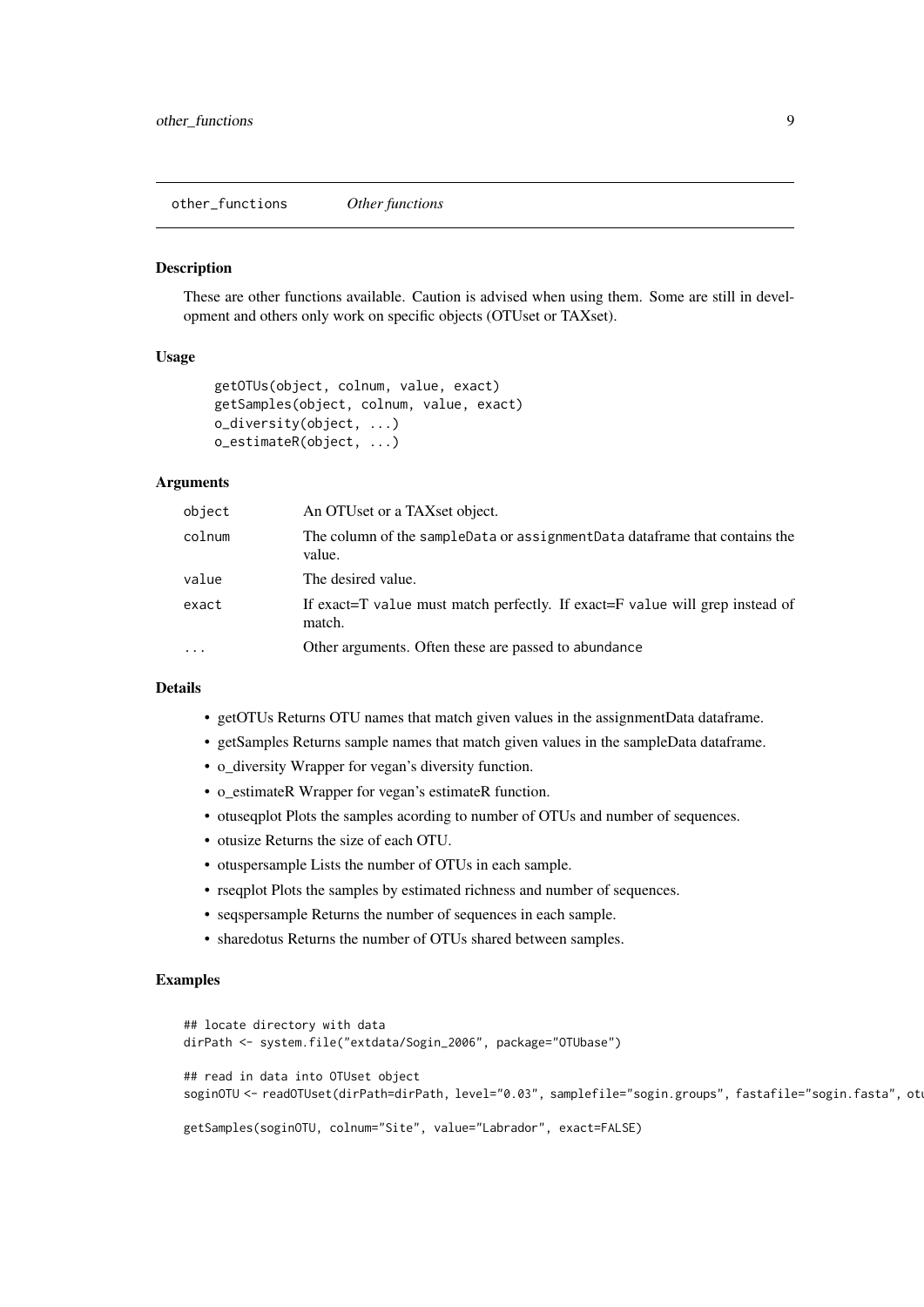<span id="page-9-0"></span>10 readOTUset

o\_estimateR(soginOTU)

readOTUset *readOTUset*

# Description

This function reads in data and creates an OTUset object

# Usage

readOTUset(dirPath, otufile, level, fastafile, qualfile, samplefile, sampleADF, assignmentADF, s

### Arguments

| dirPath       | The directory path were the datafile are located. This is the current directory by<br>default.                                                                                                                                                         |
|---------------|--------------------------------------------------------------------------------------------------------------------------------------------------------------------------------------------------------------------------------------------------------|
| otufile       | The OTU file. The only format currently supported is the Mothur format for list<br>files.                                                                                                                                                              |
| level         | The OTU clustering level. By default this is 0.03. This level must correspond to<br>levels present in the otufile.                                                                                                                                     |
| fastafile     | The fasta file. This is read in by ShortRead.                                                                                                                                                                                                          |
| qualfile      | The quality file. This is read in by ShortRead.                                                                                                                                                                                                        |
| samplefile    | The sample file. Currently this must be in Mothur format (.groups).                                                                                                                                                                                    |
| sampleADF     | The sample meta data file. This is in AnnotatedDataFrame format.                                                                                                                                                                                       |
| assignmentADF | The assignment meta data file (the OTU meta data). This is generally in Anno-<br>tatedDataFrame format although it is also possible to read in an RDP classifica-<br>tion file if there is only one read classification for each cluster and rdp=TRUE. |
| sADF.names    | The column of the sample ADF file that has the sample names.                                                                                                                                                                                           |
| aADF.names    | The column of the assignment ADF file that has the assignment names.                                                                                                                                                                                   |
| rdp           | By default this is FALSE. Change to TRUE if assignment ADF is an RDP clas-<br>sification file. The RDP file must be in the fixed format.                                                                                                               |
| otufiletype   | The type of OTU file. Takes values "mothur", "cdhit", and "blastclust". Defaults<br>to "mothur".                                                                                                                                                       |

# Examples

dirPath <- system.file("extdata/Sogin\_2006", package="OTUbase") ## read in data into OTUset object soginOTU <- readOTUset(dirPath=dirPath, level="0.03", samplefile="sogin.groups", fastafile="sogin.fasta", ot soginOTU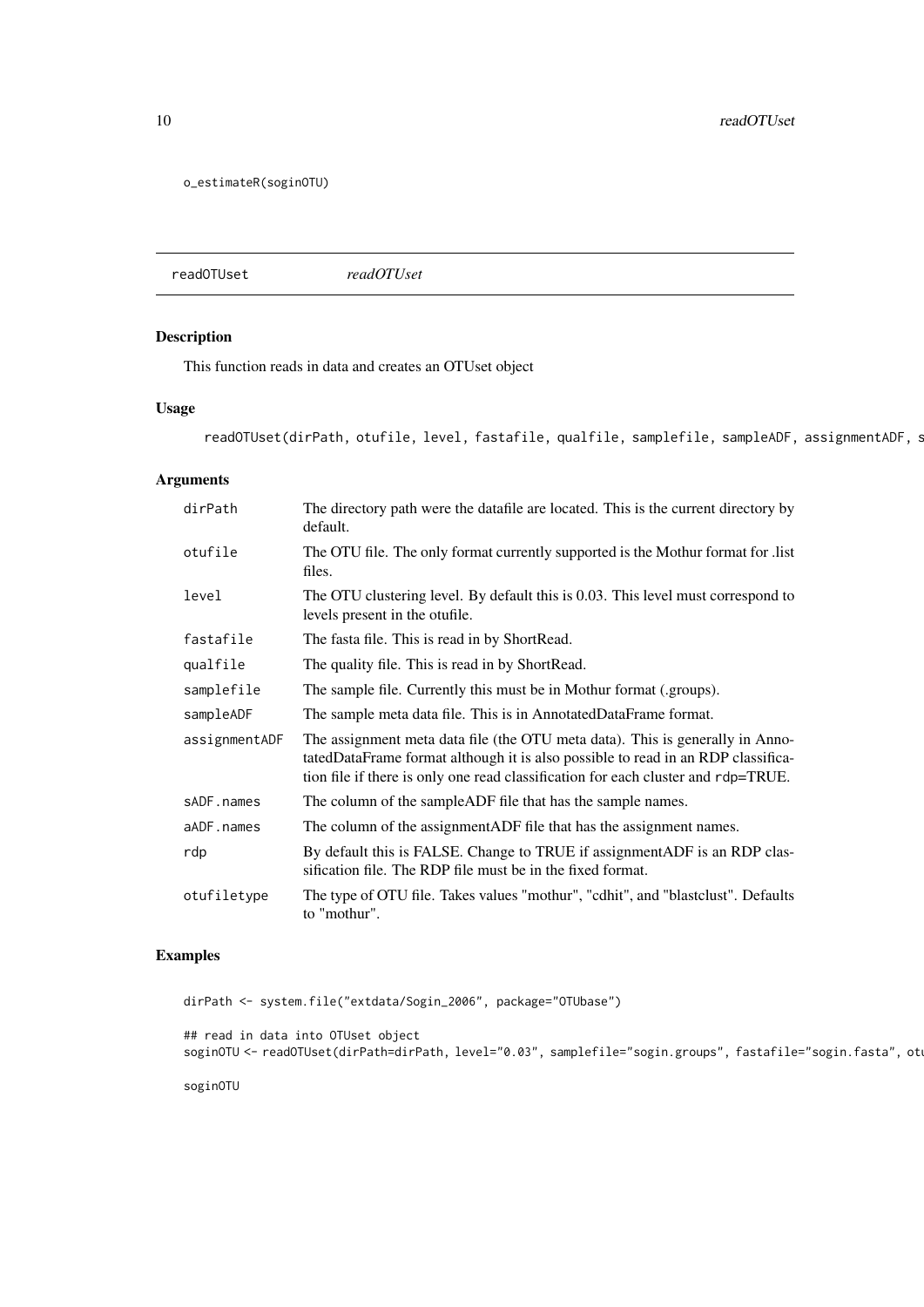<span id="page-10-0"></span>

# Description

Function to read in data and create a TAXset object

# Usage

readTAXset(dirPath, taxfile, namefile, fastafile, qualfile, samplefile, sampleADF, assignmentAD

# Arguments

| dirPath       | The directory path were the datafile are located. This is the current directory by<br>default.                                                                                                                                                             |
|---------------|------------------------------------------------------------------------------------------------------------------------------------------------------------------------------------------------------------------------------------------------------------|
| taxfile       | The classification file. The default format is RDP's fixed format.                                                                                                                                                                                         |
| namefile      | A names file in the Mothur format. This is used to add removed unique se-<br>quences back into the dataset.                                                                                                                                                |
| fastafile     | The fasta file. This is read in by ShortRead.                                                                                                                                                                                                              |
| qualfile      | The quality file. This is read in by ShortRead.                                                                                                                                                                                                            |
| samplefile    | The sample file. Currently this must be in Mothur format (.groups).                                                                                                                                                                                        |
| sampleADF     | The sample meta data file. This is in AnnotatedDataFrame format.                                                                                                                                                                                           |
| assignmentADF | The assignment meta data file (the OTU meta data) This is in AnnotatedDataFrame<br>format.                                                                                                                                                                 |
| sADF.names    | The column of the sample ADF file that has the sample names.                                                                                                                                                                                               |
| aADF.names    | The column of the assignment ADF file that has the assignment names.                                                                                                                                                                                       |
| type          | This is the type of taxfile. By default this is the RDP fixed format. However, if<br>type is changed to anything else the read, table function is used to read in the<br>taxfile. In this case the first column of the taxfile must be the sequence names. |
| $\cdots$      | Additional arguments passed to read, table to read in the taxfile.                                                                                                                                                                                         |

# Examples

dirPath <- system.file("extdata/Sogin\_2006", package="OTUbase") ## read in data into TAXset object soginTAX <- readTAXset(dirPath=dirPath, samplefile="sogin.groups", fastafile="sogin.fasta", taxfile="sogin.u soginTAX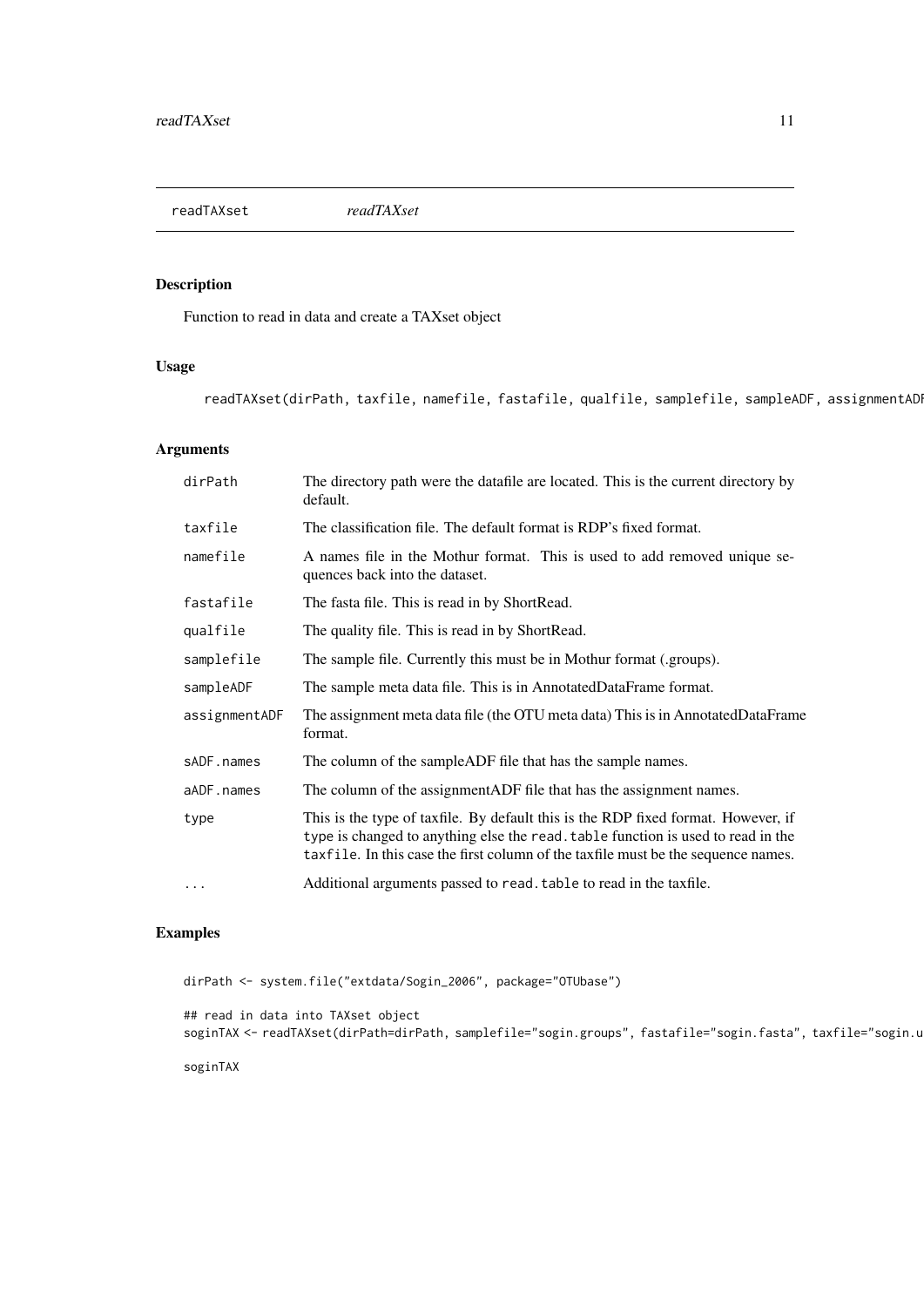<span id="page-11-0"></span>sampleData *sampleData*

#### Description

These functions access and replace the sampleData slot of OTUbase objects. sampleData and sampleData<- access and replace the AnnotatedDataFrame sampleData. sampleLabels and sampleLabels<access and replace the labels of this AnnotatedDataFrame. sData and sData<- access and replace the dataframe component of the AnnotatedDataFrame.

# Usage

```
sData(object,...)
sData(object)<-value
sampleData(object,...)
sampleData(object)<-value
sampleLabels(object,...)
sampleLabels(object)<-value
```
# Arguments

| object                  | An OTUset or a TAXset object                              |
|-------------------------|-----------------------------------------------------------|
| value                   | The replacement value for sampleData or sampleLabels      |
| $\cdot$ $\cdot$ $\cdot$ | Added for completeness. Enables the passing of arguments. |

# Value

sData returns a dataframe. sampleData returns an AnnotatedDataFrame. sampleLabels returns a character. assignmentNames returns a character.

#### Examples

```
## locate directory with data
dirPath <- system.file("extdata/Sogin_2006", package="OTUbase")
## read in data into OTUset object
soginOTU <- readOTUset(dirPath=dirPath, level="0.03", samplefile="sogin.groups", fastafile="sogin.fasta", ot
## get the sData dataframe
sData(soginOTU)
## get the sampleData slot
sampleData(soginOTU)
```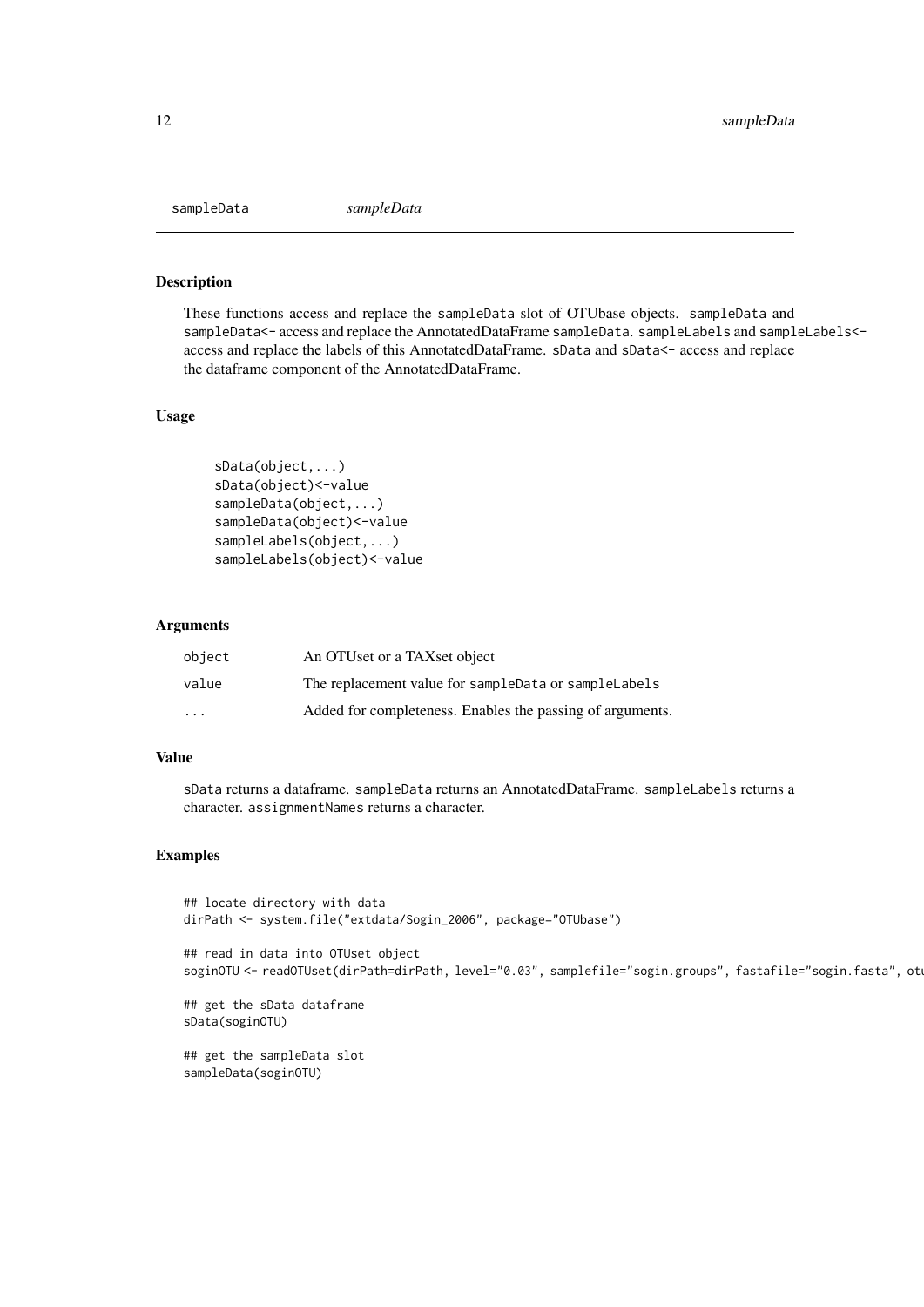<span id="page-12-0"></span>subOTUset *subOTUset*

# Description

Function to get a subset of an OTUset object.

# Usage

```
subOTUset(object, samples, otus)
```
# Arguments

| object  | An OTUset object       |
|---------|------------------------|
| samples | A list of sample names |
| otus    | A list of OTU names    |

# Value

subOTUset returns an OTUset

# Examples

```
## locate directory with data
dirPath <- system.file("extdata/Sogin_2006", package="OTUbase")
## read in data into OTUset object
soginOTU <- readOTUset(dirPath=dirPath, level="0.03", samplefile="sogin.groups", fastafile="sogin.fasta", ot
## get subset of soginOTU
subOTUset(soginOTU, samples=getSamples(soginOTU, colnum="Site", value="Labrador", exact=FALSE))
```
subTAXset *subTAXset*

# Description

Function to get a subset of an TAXset object.

# Usage

subTAXset(object, samples)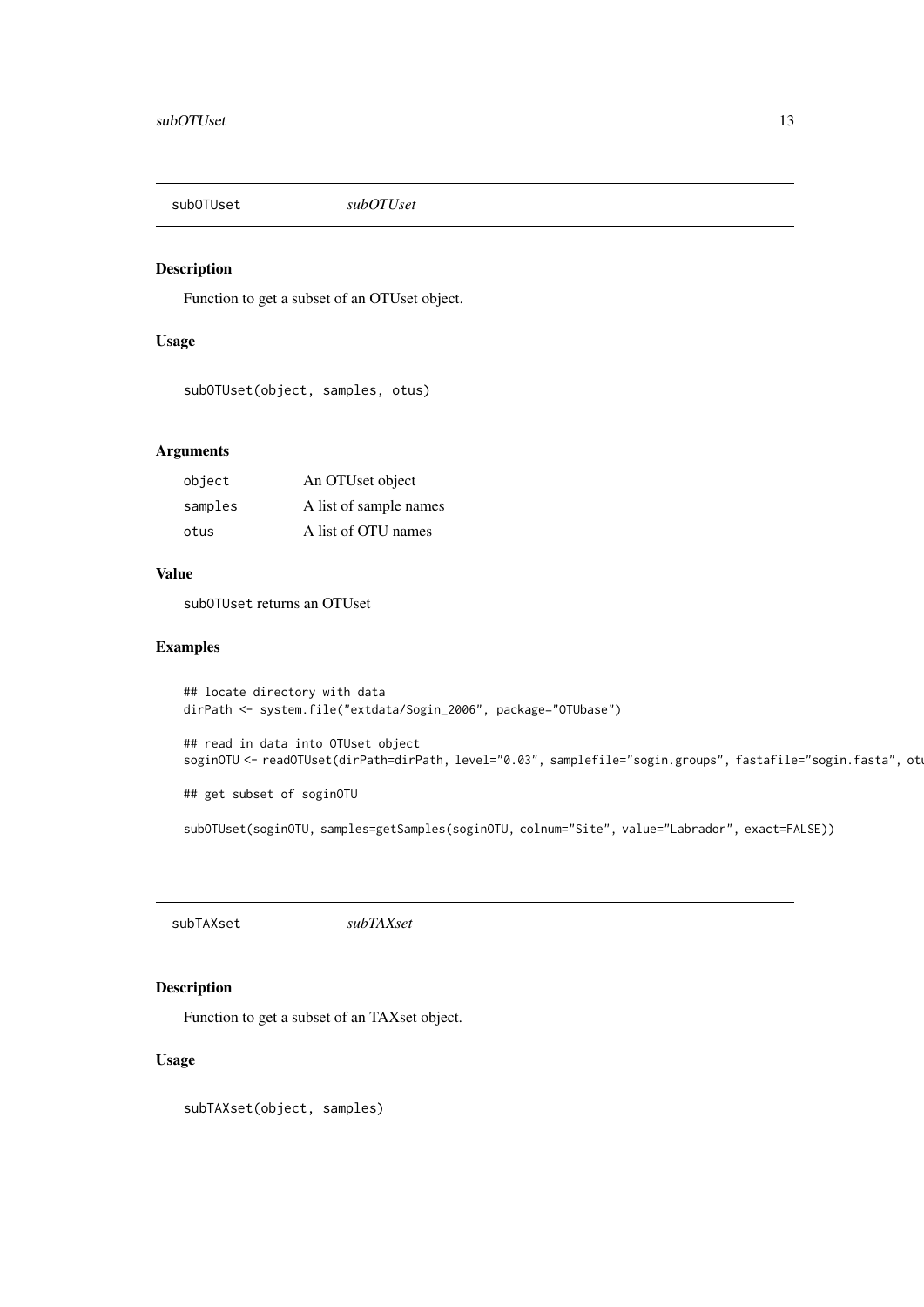#### 14 subTAXset

# Arguments

| object  | An TAXset object       |
|---------|------------------------|
| samples | A list of sample names |

# Value

subTAXset returns an TAXset

# Examples

## locate directory with data dirPath <- system.file("extdata/Sogin\_2006", package="OTUbase")

## read in data into TAXset object soginTAX <- readTAXset(dirPath=dirPath, samplefile="sogin.groups", fastafile="sogin.fasta", taxfile="sogin.u

## get subset of soginTAX

subTAXset(soginTAX, samples=getSamples(soginTAX, colnum="Site", value="Labrador", exact=FALSE))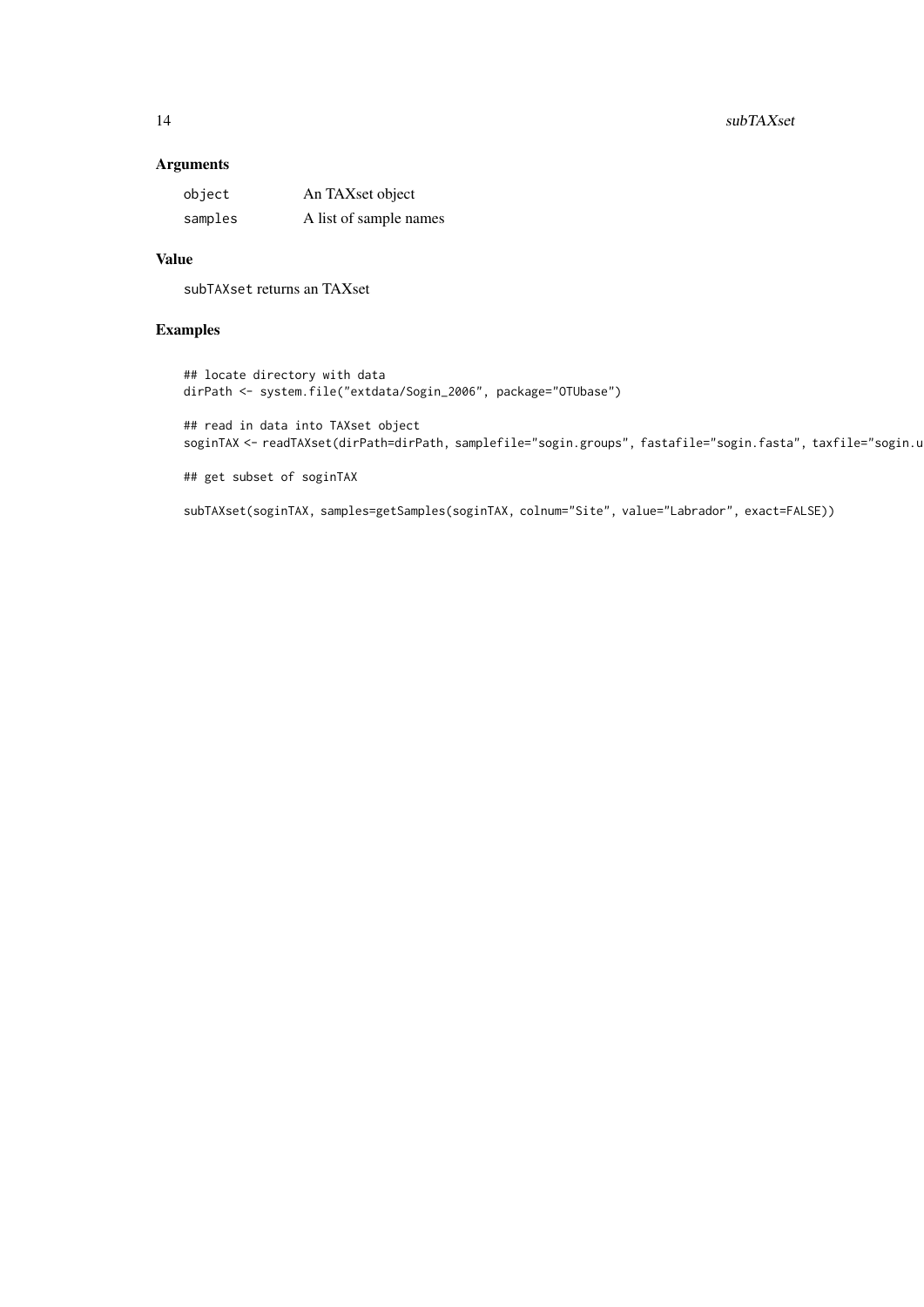# <span id="page-14-0"></span>Index

∗Topic abundance abundance, [4](#page-3-0) ∗Topic classes .OTUset-class, [2](#page-1-0) .TAXset-class, [3](#page-2-0) ∗Topic package OTUbase-package, [2](#page-1-0) .OTUset-class, [2](#page-1-0) .TAXset-class, [3](#page-2-0) abundance, [4,](#page-3-0) *[7](#page-6-0)* abundance,.OTUset-method *(*abundance*)*, [4](#page-3-0) abundance,.TAXset-method *(*abundance*)*, [4](#page-3-0) accessors, [5](#page-4-0) aData *(*assignmentData*)*, [6](#page-5-0) aData,.OTUbase-method *(*assignmentData*)*, [6](#page-5-0) aData<- *(*assignmentData*)*, [6](#page-5-0) aData<-,.OTUbase,data.frame-method *(*assignmentData*)*, [6](#page-5-0) aData<-,.OTUbase-method *(*assignmentData*)*, [6](#page-5-0) assignmentData, [6](#page-5-0) assignmentData,.OTUbase-method *(*assignmentData*)*, [6](#page-5-0) assignmentData<- *(*assignmentData*)*, [6](#page-5-0) assignmentData<-,.OTUbase,AnnotatedDataFrame-method<sup>o</sup>.OTUset-method *(accessors)*,[5](#page-4-0) *(*assignmentData*)*, [6](#page-5-0) assignmentData<-,.OTUbase-method *(*assignmentData*)*, [6](#page-5-0) assignmentLabels *(*assignmentData*)*, [6](#page-5-0) assignmentLabels,.OTUbase-method *(*assignmentData*)*, [6](#page-5-0) assignmentLabels<- *(*assignmentData*)*, [6](#page-5-0) assignmentLabels<-,.OTUbase,character-method *(*assignmentData*)*, [6](#page-5-0) assignmentLabels<-,.OTUbase-method *(*assignmentData*)*, [6](#page-5-0) assignmentNames *(*assignmentData*)*, [6](#page-5-0) assignmentNames,.OTUbase-method *(*assignmentData*)*, [6](#page-5-0)

```
clusterSamples,.OTUset-method
        (clusterSamples), 7
clusterSamples,.TAXset-method
        (clusterSamples), 7
clusterSamples-generic
        (clusterSamples), 7
clusterSamples-method (clusterSamples),
        7
getOTUs (other_functions), 9
getSamples (other_functions), 9
hclust, 7
notus (otherGenerics), 8
notus,.OTUset-method (otherGenerics), 8
nsamples (otherGenerics), 8
nsamples,.OTUbase-method
        (otherGenerics), 8
o_diversity (other_functions), 9
o_estimateR (other_functions), 9
9
otherGenerics, 8
OTUbase (OTUbase-package), 2
OTUbase-package, 2
otuID (accessors), 5
otuseqplot (other_functions), 9
OTUset (.OTUset-class), 2
OTUsetB (.OTUset-class), 2
OTUsetB-class (.OTUset-class), 2
OTUsetF (.OTUset-class), 2
OTUsetF-class (.OTUset-class), 2
OTUsetQ (.OTUset-class), 2
OTUsetQ-class (.OTUset-class), 2
otusize (other_functions), 9
otuspersample (other_functions), 9
readOTUset, 10
readTAXset, 11
rseqplot (other_functions), 9
```
clusterSamples, [7](#page-6-0)

sampleData, [12](#page-11-0)